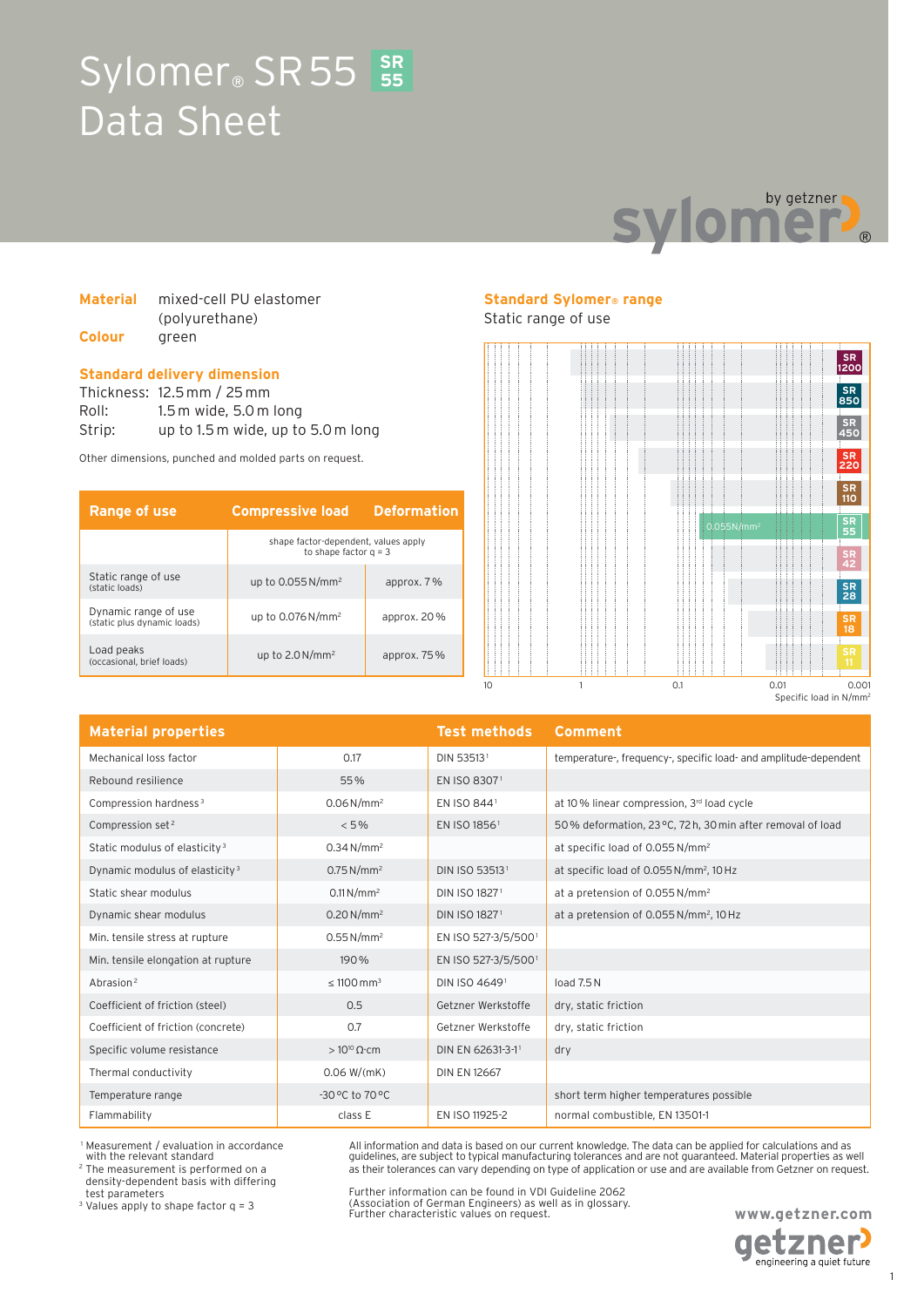# $Sylomer<sub>®</sub>$  SR 55 **55**

#### **Load deflection curve**



Quasi-static load deflection curve measured with a loading rate of 0.0055 N/mm<sup>2</sup>/s.

Testing between flat and plane-parallel steel plates, recording of 3rd load, with filtered starting range in accordance with ISO 844, testing at room temperature.

Shape factor  $q = 3$ 

Fig. 1: Quasi-static load deflection curve for different bearing thicknesses

#### **Modulus of elasticity**



Fig. 2: Load dependency of the static and dynamic modulus of elasticity



Quasi-static modulus of elasticity as tangential modulus from the load deflection curve. Dynamic modulus of elasticity from sinusoidal excitation with a velocity level of 100 dBv re.  $5 \cdot 10^{-8}$  m/s corresponding to a vibration amplitude of 0.22 mm at 10 Hz and 0.08 mm at 30 Hz.

Measurement in accordance with DIN 53513

Shape factor  $q = 3$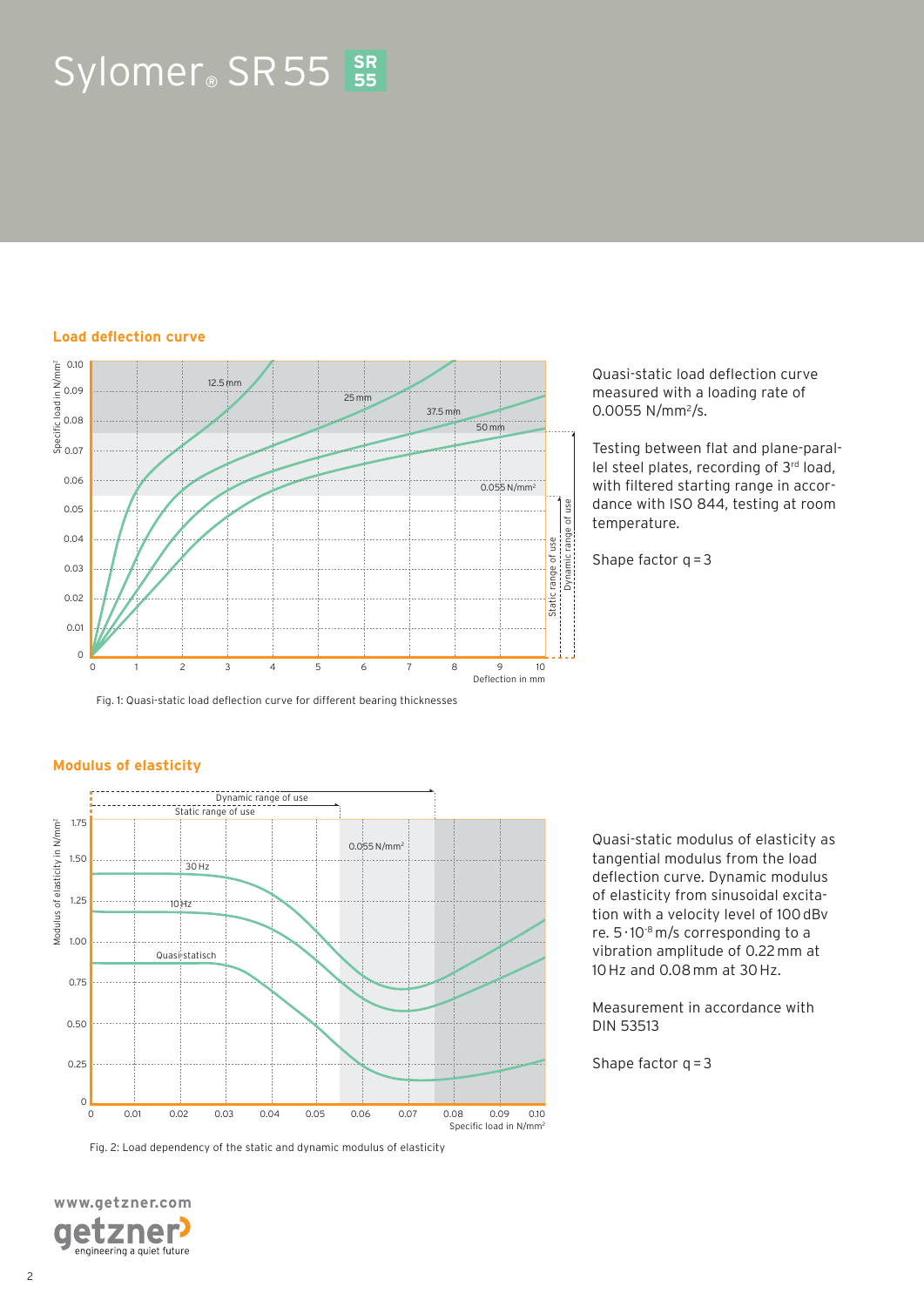#### **Natural frequencies**



Natural frequencies of a vibratory system with a single degree of freedome, consisting of a mass and an elastic bearing made of Sylomer<sup>®</sup> SR 55 on a rigid surface.

Parameter: thickness of the Sylomer® bearing

Shape factor  $q = 3$ 

Fig. 3: Natural frequencies for different bearing thicknesses



### **Vibration isolation efficiency**

Reduction of the transmitted mechanical vibrations by implementation of an elastic bearing consisting of Sylomer® SR 55 based on a stiff subgrade.

Parameter: factor of transmission in dB, isolation rate in %